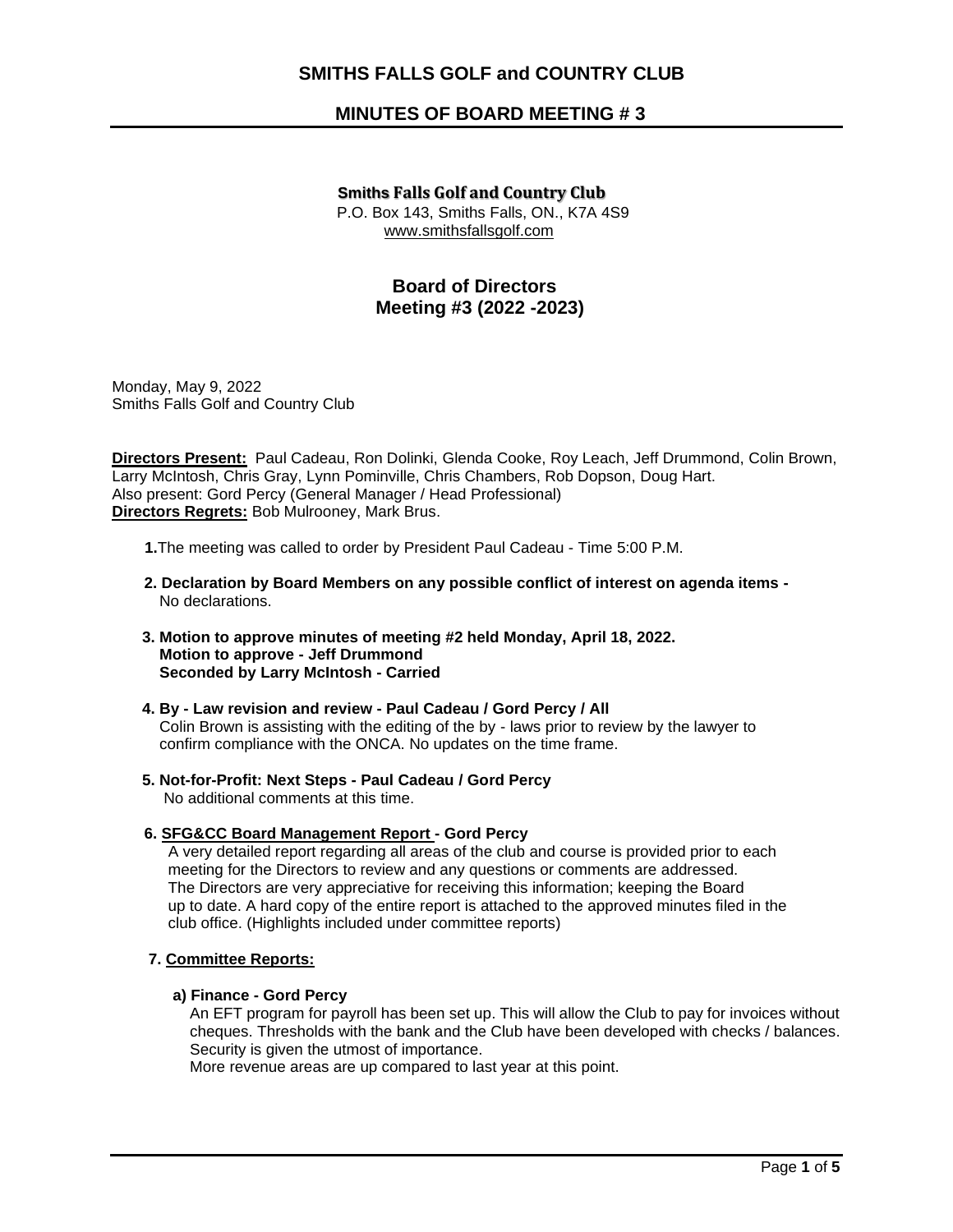# **MINUTES OF BOARD MEETING # 3**

# **b) Membership - Gord Percy / Jeff Drummond**

As of last week, \$454K was collected in membership revenue.

 Total membership is 491 (448 adults and 53 juniors). It is expected the amount of play per player will decrease slightly as there are other activities for people to do and more will have holidays away unlike the past couple of years. There was a discussion concerning what our membership total should be and a target number was set for Gord to monitor. (approx..475)

# **c) Greens - Ron Dolinki / Chris Gray** / **Gord Percy**

 A few days were required to get the entire course open but by not rushing, once again the course is in fabulous condition. Most staff openings have been filled. The wood chipper as been received. The excavator has been put to great use. Many compliments have been received regarding the bunker improvements. Plans will be developed to continue the bunker work and drainage.

 To reduce costs and time needed to cut fairways the crew is experimenting with cutting fairways in a different manner (alternate directions). Comments have been positive; using the line as a target guide to the center of the fairway. Yardage markers have been put in the ground instead of stakes to save time and wear on employees getting in and out of machines. While most comments have been positive Gord is open to thoughts on this practice.

 Regarding the water permits, the ministry is open to working with us and the Club has a timeline for what needs to be done. This year we must put in flow meters to measure our outtake from the creek, we need to hire a consultant to do a long-term test on our wells and how much flow can be drawn from them (not a one-off test). Once results are in, we will work with them to develop a future plan. However, eventually the plan will be for the Club to wean off the creek. We have time and they understand the Club cannot financially do things suddenly. This will be a long range and a very expensive project.

 Ken Campbell has limited staff and is lacking time to tackle some smaller projects. Some of these projects are cosmetic but others are for safety, such as potholes on paths and around ponds, cat tails, cleaning up of areas in woods by tee blocks. Some of these projects require dedicated time, working with Gord's schedule and the ability to use certain equipment safely. Gord has found an interested person who could take on these projects and would aid Ken from focusing on these small but important tasks adding retention of value and member satisfaction. Therefore, Gord has asked the Board for an additional \$5,000 to hire this individual for about 15 hours a week for 20 weeks, plus a few supplies that may be needed. The Board after discussing this request made the following motion.

## **MOTION to accept the \$5,000 additional budget expense for the special project list as requested by General Manager, Gord Percy. Motion to approve - Rob Dopson Seconded by Larry McIntosh - Carried**

Chris Gray has recruited a full complement of team volunteers to work on the flower beds. This great plan not only helps Ken but adds to the beauty of our course.

## **d) House - Roy Leach / Lynn Pominville / Gord Percy**

 The Clubhouse is in good shape currently. Plumbing work has begun but not completed yet. Most items needing attention are minor but important. The wall at the back of Clubhouse needs attention, as does the Board room.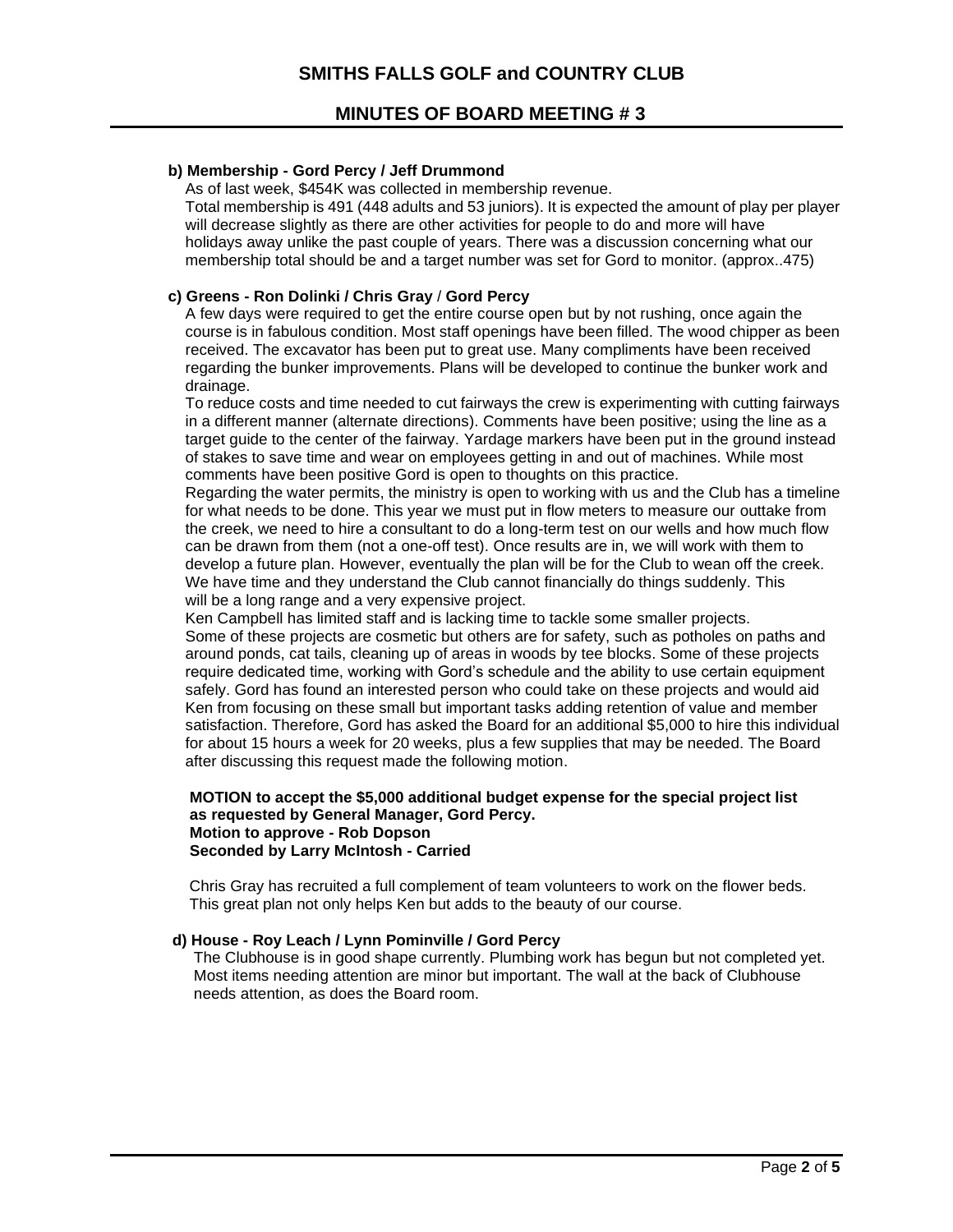# **MINUTES OF BOARD MEETING # 3**

## **e) Bar - Doug Hart / Rob Dopson / Gord Percy**

 Beverage carts are on a regular schedule. Staff are being trained for inside and outside duties. Plans for the hut are on going. Veronica has returned to work at the bar. An email will be sent reminding members alcohol beverages must be purchased on site and not brought to the course. The Club will be strict on cooler containers.

#### **f) Pro Shop - Larry McIntosh / Gord Percy**

Inventory is continually arriving, delays expected. Demo / Fit days are almost full. John Doolan has been exceptional and will be an asset.

# **g) Kitchen - Larry McIntosh / Gord Percy**

Many events are booked for golf (with food), weddings, meetings and get togethers/parties. Tina is happy and up to date with rent.

#### **h) Ethics - Colin Brown / Glenda Cooke / Christine Chambers**

A draft of the Code of Conduct was received favourably. When the pending vision statement is finalized (for inclusion in the Code of Conduct) a motion will be made for approval.

 The committee also recommended posting this Code and signage regarding harassment in prominent areas. Another recommendation was to include on the yearly Members form a declaration of awareness of the Club's Conduct Code / policies.

## **I) Health and Safety - Ron Dolinki / Larry McIntosh / Gord Percy**

The fire panel has been fixed with all sensors tested throughout the facilities. The fire extinguishers have been checked. Staff safety training has taken place. Regular staff committee meetings will be scheduled. Management defib training needs to be scheduled.

## **j) Club Captains - Gord Percy**

The schedule of events has been finalized and sent out. Locker rooms are populated with posters and calendars. Men's events will have a test run using our pos system with money going directly into an account. Accounts held outside of the Club but using our name are not audited and are a concern.

# **k) Ladies President - Chris Gray**

Tuesday and Thursday Ladies events are up and running.

 An inquiry from the Ladies meeting regarding the wheelchair ramp opened up the discussion once again about this project. Current short-term repairs and obtaining a a future grant for a very expensive rebuild (to meet code requirements) need to be addressed by strategic planning. In the event the Smiths Falls Golf and Country Club conforms with the Ontario Not-For-Profit legislation of 2010 and becomes a members owned golf club, there are through the Trillium Foundation the possibilities of grants that could have a significant positive impact on the cost of this project.

#### **l) Recording Director - Glenda Cooke**

 The 'Management Certificate of Compliance' was submitted by General Manager, Gord Percy, dated May 9<sup>th</sup>, 2022. **Example 20** in the set of the set of the set of the set of the set of the set of the set of the set of the set of the set of the set of the set of the set of the set of the set of the set of

## **m) Junior Program - Jeff Drummond / Gord Percy**

There is great uptake and interest in our planned Junior program. Currently there are 53 Juniors, up 15 from last year, with more expected. Juniors lead to long term members and families joining.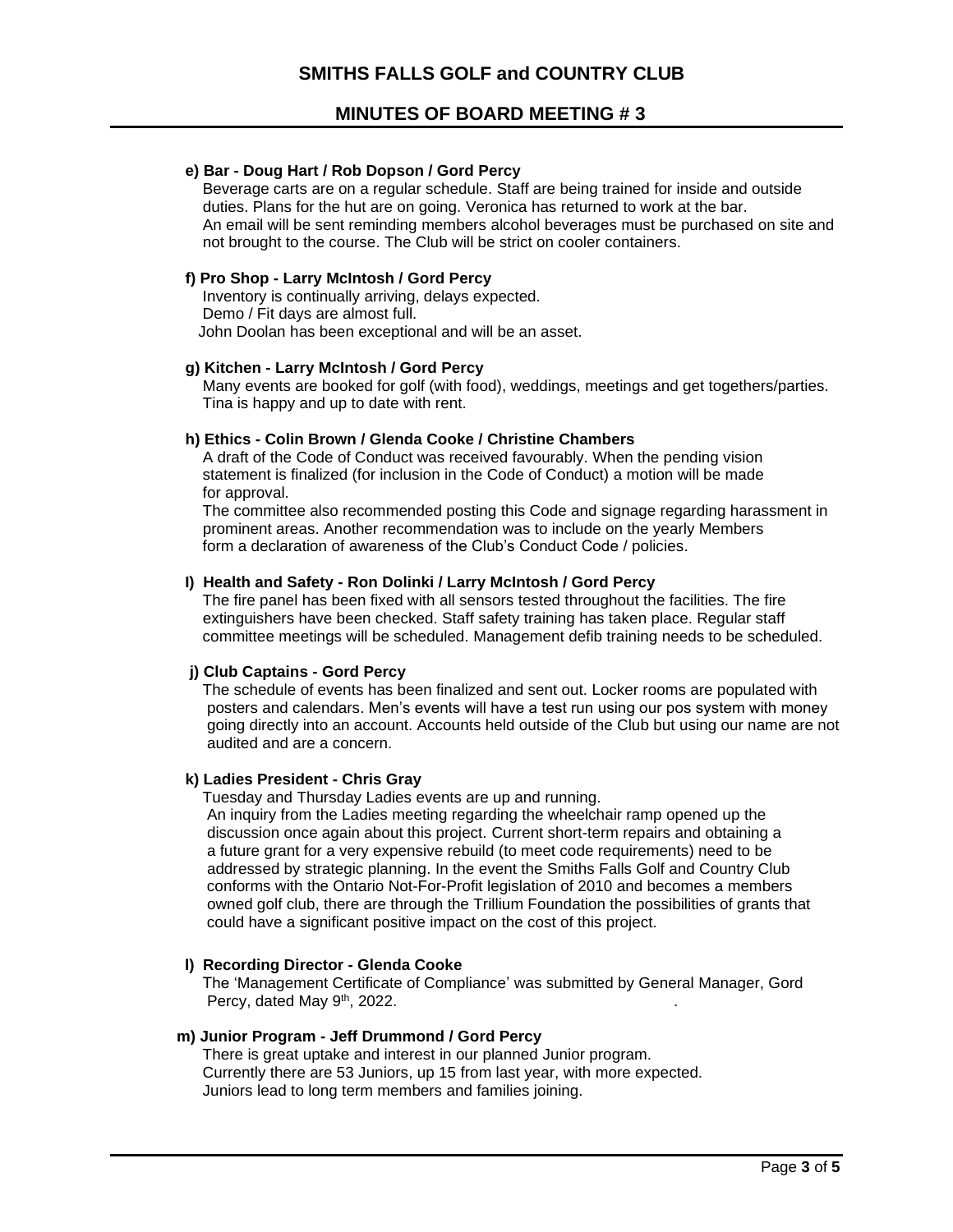**MINUTES OF BOARD MEETING # 3**

 **n) Strategic Planning, Long Term Planning - Gord Percy / Mark Brus / Bob Mulrooney**  As a group, great progress was made at a meeting held May 2, 2022.

## **o) Leagues - Jeff Drummond / Gord Percy**

All leagues will be up and running this week. Tee times will try to be optimized to accommodate non-league members. Wednesday evenings for Ladies needs some work.

#### **p) Web site / social media - Gord Percy**

The website is now complete and shifted to a new platform. Meetings with social media volunteers to be planned. Currently our new provider does not offer a secure members side. Gord will have discussions with them and report back. It was noted the minutes of the Board were not accessible at this time.

#### **q) Membership / Volunteers - All**

.

Many thanks to our volunteers. We will still need more help going forward. Hopefully, the committee meetings can tackle some of these projects. Gord would like to attend any organization meetings.

**Other** (discussions / comments)

- A decision was made how to support the Perth and Smiths Falls Hospital Foundation golf fundraiser. A request was considered.
- A procedure needs to be developed for the Board on how to vote on capital purchases / leases.
- Development of documented policies, procedures and rules and regulations underway
- The Board extended congratulations to our General Manager / Head Professional, Gord Percy, as he becomes the 49th President of the PGA of Canada. Our Club is proud to be associated with this connection to the PGA. His professional experience has brought many positive and beneficial improvements to our Club and this commitment and dedication will continue during his presidential term.
- **8.** The next meeting will be held June 6<sup>th</sup>, 2022 at the Smiths Falls Golf and Country Club Country Club @ 5:00 P.M.
	- **9. MOTION to adjourn at 6:53 P.M. by Lynn Pominville Seconded by Christine Chambers - Carried**